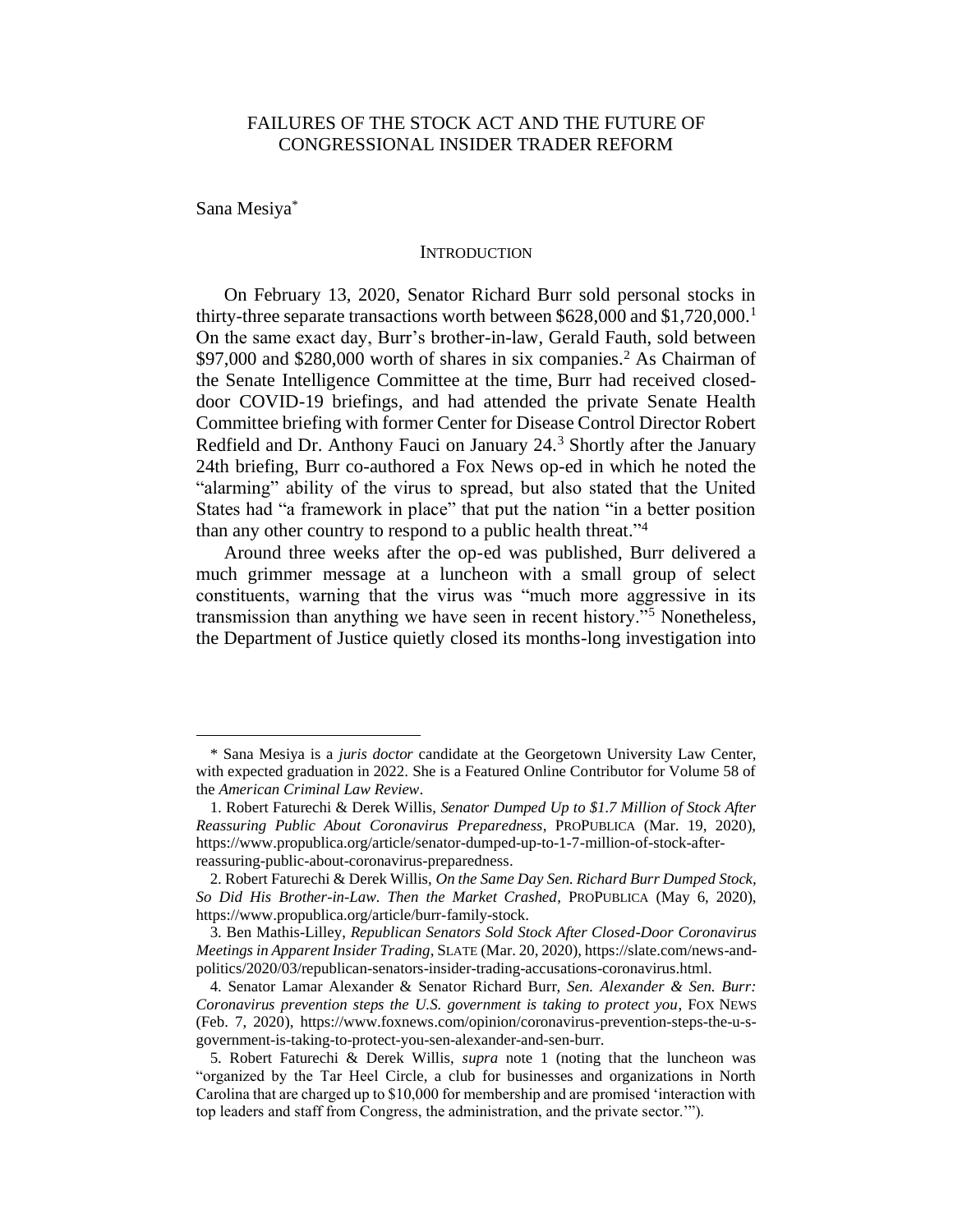Burr's financial activity in January 2021, stating that it would not pursue insider trading charges against him.<sup>6</sup>

Unfortunately, the problem of congressional insider trading is not new. Scandals relating to members of Congress using their offices for private gains date back to at least 1968 and have plagued both political parties.<sup>7</sup> Beyond the prominent scandals, studies consistently show that the investments of members of Congress outperform the market.<sup>8</sup> The optics of congressional trading, particularly in times of national emergency, further erode the public's trust in Congress's ability to legislate fairly.<sup>9</sup>

This Comment suggests that there is a straightforward solution moving forward. Part I provides a brief overview of insider trading law in the United States. Part II outlines the various challenges associated with successfully

<sup>6.</sup> Nicholas Fandos & Katie Benner, *Justice Dept. Ends Stock Trade Inquiry into Richard Burr Without Charges*, N.Y. TIMES (Jan. 19, 2021), https://www.nytimes.com/2021/01/19/us/politics/richard-burr-stock-trades-

investigation.html. Four other senators—Kelly Loeffler (R-GA), David Perdue (R-GA), James Inhofe (R-OK), and Dianne Feinstein (D-CA) were also investigated by the Department of Justice and the Securities and Exchange Commission for possible insider trading relating to the COVID-19 pandemic. *Id.* All but Senator Perdue were cleared in May; Perdue's investigation eventually closed in August of 2020. *Id.*

<sup>7.</sup> Matthew Barbabella, Daniel Cohen, Alex Kardon, & Peter Molk, *Insider Trading in Congress the Need for Regulation*, 9 J. BUS. & SEC. L. 199, 202–04 (2009).

<sup>8.</sup> *See* Annie Lowrey, *An Invitation to Corruption*, ATLANTIC (Mar. 20, 2020), https://www.theatlantic.com/ideas/archive/2020/03/congress-insider-tradingproblem/608488/. One such analysis built model portfolios based on politicians' financial disclosures and charted their performance, and ultimately found that House members outperformed that market by six percentage points, while Senators did even better. Schwartz, John, *Not-So-Representative Investors*, N.Y. TIMES: ESSAY (July 9, 2011),

https://www.nytimes.com/2011/07/10/business/mutfund/congressional-portfoliosoutpacing-the-market-essay.html. Additional research suggests that it is difficult to consistently beat the market. *See generally* Eugene F. Fama & Kenneth R. French, *Luck Versus Skill in the Cross-Section of Mutual Fund Returns*, 65 J. FINANCE 1915 (2010); Patrick Augustin, Francis Cong, & Marti G. Subrahmanyam, *Insider trading by Congress? It's time to fix the law*, THE HILL (Apr. 19, 2020), https://thehill.com/opinion/criminaljustice/493497-insider-trading-by-congress-its-time-to-fix-the-law?; Christopher Ingraham, *Lawmakers with stock holdings vote in ways that juice their portfolios, data*  shows, WASH. POST (Dec. 10, 2020), https://www.washingtonpost.com/business/2020/12/10/congress-votes-stock-portfolio/ (discussing new research that finds "parallels between lawmakers' stock holding and their

votes, even after controlling for potential confounding factors").

<sup>9.</sup> *See generally* Donna Nagy, *Duties of Entrustment*, B.U. L. REV. 1133 (2011) ("[I]nsider trading by members of Congress nonetheless involves personal gain from the use of government information, a practice, which, in and of itself, undermines the public's trust and confidence in the government."); Nicholas Fandos, *To Gain Public's Trust, Should Members of Congress Stop Trading Stock?*, N.Y. TIMES (June 15, 2020), https://www.nytimes.com/2020/06/15/us/politics/congress-trading-stock-loeffler-

burr.html (noting the "lack of public trust that grows out of questions about whether or not members of Congress are gaming financial markets when they have insights as to what is going on in public policy"); Zack Smith, *Senators' Images as Insider Traders Erode Public Trust in Rule of Law*, HERITAGE FOUNDATION (Mar. 24, 2020), https://www.heritage.org/crime-and-justice/commentary/senators-images-insider-traderserode-public-trust-rule-law; Fandos & Benner, *supra* note 6; Lowrey, *supra* note 8.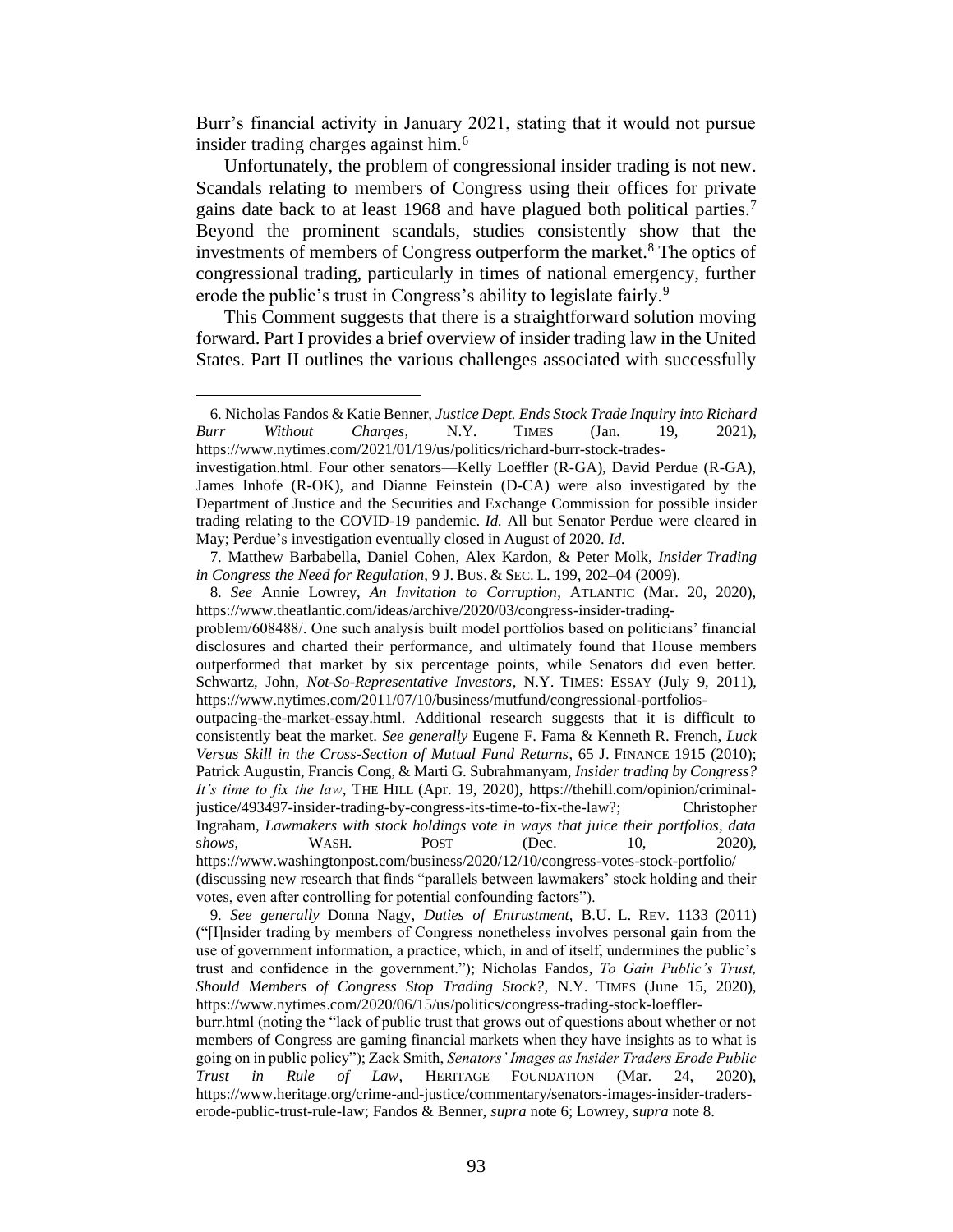bringing congressional insider trading cases. Finally, Part III argues that, in light of the lessons learned from the COVID-19 congressional insider trading scandals, Congress should completely ban its members from trading individual stocks.

### I. THE EXISTING INSIDER TRADING LEGAL FRAMEWORK

This Part provides an overview of generally applicable insider trading laws, as well as one law that addresses Congress specifically.

The federal law of insider trading in the United States is judge-made— Congress has not passed a securities statute specifically defining insider trading.<sup>10</sup> Instead, insider trading law has developed through the courts' interpretation of the various anti-fraud provisions of the Securities Exchange Act of 1934, primarily Section 10(b) and Rule 10b-5, promulgated thereunder.<sup>11</sup>

In 2002, Congress also passed 18 U.S.C. § 1348, a generally applicable criminal securities fraud statute.<sup>12</sup> Its legislative history demonstrates that Congress intended the law to provide a more flexible and less technical securities fraud provision than Rule  $10b-5$ .<sup>13</sup> However, the language of  $§$  1348 contains marked similarities to 10b-5.<sup>14</sup> The statute prohibits the obtaining of any money or property "by means of false or fraudulent pretenses, representations, or promises . . . with the purchase or sale of any commodity . . . or any security."<sup>15</sup>

In recent years, prosecutors have increasingly begun to bring "twin" charges under Section 10(b) and  $\S$  1348 in charging insider trading cases.<sup>16</sup>

15. 18 U.S.C. § 1348.

<sup>10.</sup> Jed S. Rakoff, *A Statutory Solution to Insider Trading*, AM. BAR ASS'N (Feb. 6, 2017),

https://www.americanbar.org/groups/litigation/committees/securities/articles/2017/winter 2017-0117-a-statutory-solution-to-insider-trading/ ("Although insider trading in one form or another is centuries old, Congress has never passed a statute that specifically defines it or that bans it per se."); Jessica Hostert, *Great Expectations, Good Intentions, and the Appearance of the Personal Benefit in Insider Trading: Why the Stage Needs Reset After Martoma*, 43S. IL. U. L. J. 703, 704 (2019).

<sup>11.</sup> Rakoff, *supra* note 10. The Securities and Exchange Commission (SEC) and the DOJ cooperate in prosecuting securities fraud and often conduct concurrent investigations. *See*  Anna Currier, *The Rule of Lenity and the Enforcement of the Federal Securities Laws*, 5 AM. U. B. L. R. 79, 87 (2015); *Division of Enforcement Manual*, SEC 1, 83 (June 4, 2015), http://www.sec.gov/divisions/enforce/enforcementmanual.pdf ("In furtherance of the SEC's mission . . . the staff is encouraged to work cooperatively with criminal authorities, to share information, and to coordinate their investigations.").

<sup>12.</sup> Karen E. Woody, *The New Insider Trading*, 52 ARIZ.ST. L.J. 594, 614 (2020). 13. *Id.*

<sup>14.</sup> *See* S. REP. NO. 107–146, at 14 (2002) (statement of Sen. Leahy) ("The provision would supplement the patchwork of existing technical securities law violations with a more general and less technical provision, with elements and intent requirements comparable to current bank fraud and health care fraud statutes.").

<sup>16.</sup> *See e.g.*, Second Superseding Indictment at 60–61, United States v. Turino, 2010 WL 4023000 (D. Nev., Mar. 24, 2010) (No. 2:09-CR-132-RLH-RJJ); Complaint at 1–3, United States v. Fei Yan (S.D.N.Y July 11, 2017) (No. 17-MAG-5156) (involving an alleged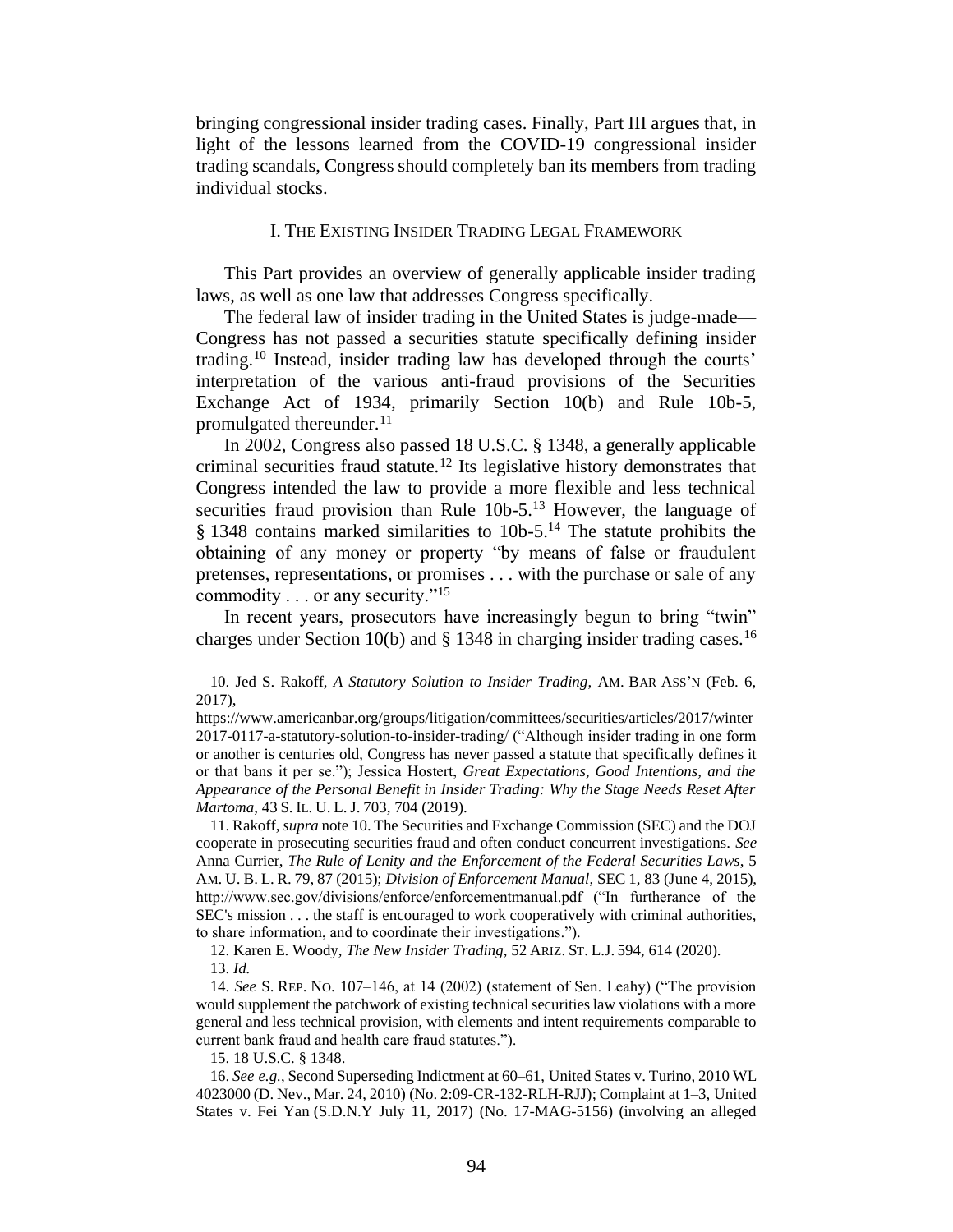This approach became especially popular following the landmark decision in *United States v. Blaszczak*, <sup>17</sup> in which the Second Circuit interpreted § 1348 to prohibit a broader range of activities than Rule 10b-5 does. First, the Second Circuit held that § 1348, unlike Rule 10b-5, does not incorporate a personal benefit requirement, making it easier for prosecutors to show insider trading.<sup>18</sup> Specifically, prosecutors no longer have to demonstrate that the insider disclosed the nonpublic information in exchange for a "personal benefit," which has been a source of doctrinal confusion and continued litigation. <sup>19</sup> Second, the court held that "in general, confidential government information may constitute government 'property' for purposes of § 1348." <sup>20</sup> This interpretation flowed from the law's purpose, the court reasoned, which was to equip prosecutors with different "and broader" securities fraud enforcement mechanisms than those available under 10b-5. 21

Finally, the Stop Trading on Congressional Knowledge ("STOCK") Act of 2012 targets members of Congress specifically, as well as members of

misappropriation case). *See also* Mark D. Cahn, Elizabeth L. Mitchell & Brett Atanasio, *Insider Trading Law Alert: Better the Devil You Know? Tipping Liability, Martoma and the Rise of 18 U.S.C. § 1348*, WILMERHALE (May 14, 2019), https://www.wilmerhale.com/en/insights/client-alerts/20190514-better-the-devil-you-

know-tipping-liability-martoma-and-the-rise-of-18-usc-1348 ("Against the backdrop of uncertainty under Section 10(b) tipping jurisprudence, prosecutors have begun increasingly to charge insider trading . . . under 18 U.S.C.  $\S$  1348 in tandem with Section 10(b)."); Sandra Moser and Justin Weitz*, 18 U.S.C. § 1348—A Workhorse Statute for Prosecutors,*  66 DOJ J. FED. L. & PRAC*.* 111, 120–22 (2018), https://www.justice.gov/usao/page/file/1106771/ (noting the many benefits of § 1348 for prosecutors, including "a fresh start in interpreting a securities fraud statute," a "simpler approach," a lower "mens rea requirement," and "a stiffer maximum penalty" in comparison to Section 10b-5).

<sup>17.</sup> United States v. Blaszczak, 947 F.3d 19 (2d Cir. 2019).

<sup>18.</sup> John C. Coffee, Jr., *The Blaszczak Bombshell: A Return to the "Parity of Information" Theory of Insider Trading?*, CLS BLUE SKY (Feb. 26, 2020), https://clsbluesky.law.columbia.edu/2020/02/26/the-blaszczak-bombshell-are-wereturning-to-a-parity-of-information-theory-of-insider-trading/ (noting that in light of *Blaszczak* "[t]o prosecutors, the implication is obvious: Forget Rule 10b-5 and prosecute

under the simpler § 1348").

<sup>19.</sup> Jonathan E. Richman, *Second Circuit Holds that a "Personal Benefit" Is Not Required for Insider Trading Under Criminal Securities Statute,* NAT'L L. REV., https://www.natlawreview.com/article/second-circuit-holds-personal-benefit-not-

required-insider-trading-under-criminal. *See also United States v. Newman*, 773 F.3d 438, 452 (2d Cir. 2014) *(*holding that a jury cannot infer the requisite personal benefit to an insider from the insider's gift of confidential information to a trading relative or friend absent proof that the relationship between the insider and that friend or relative is "meaningfully close"); *Salman v. United State*s, 137 S. Ct. 420, 427–28 (2016) (finding that the personal benefit test is satisfied when a tipper makes "a gift of confidential information to 'a trading relative'"); *United States v. Martoma*, 894 F.3d 64, 76 (2d Cir. 2017) (finding that, on rehearing, the personal-benefit requirement is met by of proof a quid pro quo relationship or that the tipper's disclosure of inside information was intended to benefit the tippee).

<sup>20.</sup> 947 F.3d at 34.

<sup>21.</sup> *Id.* at 36–37.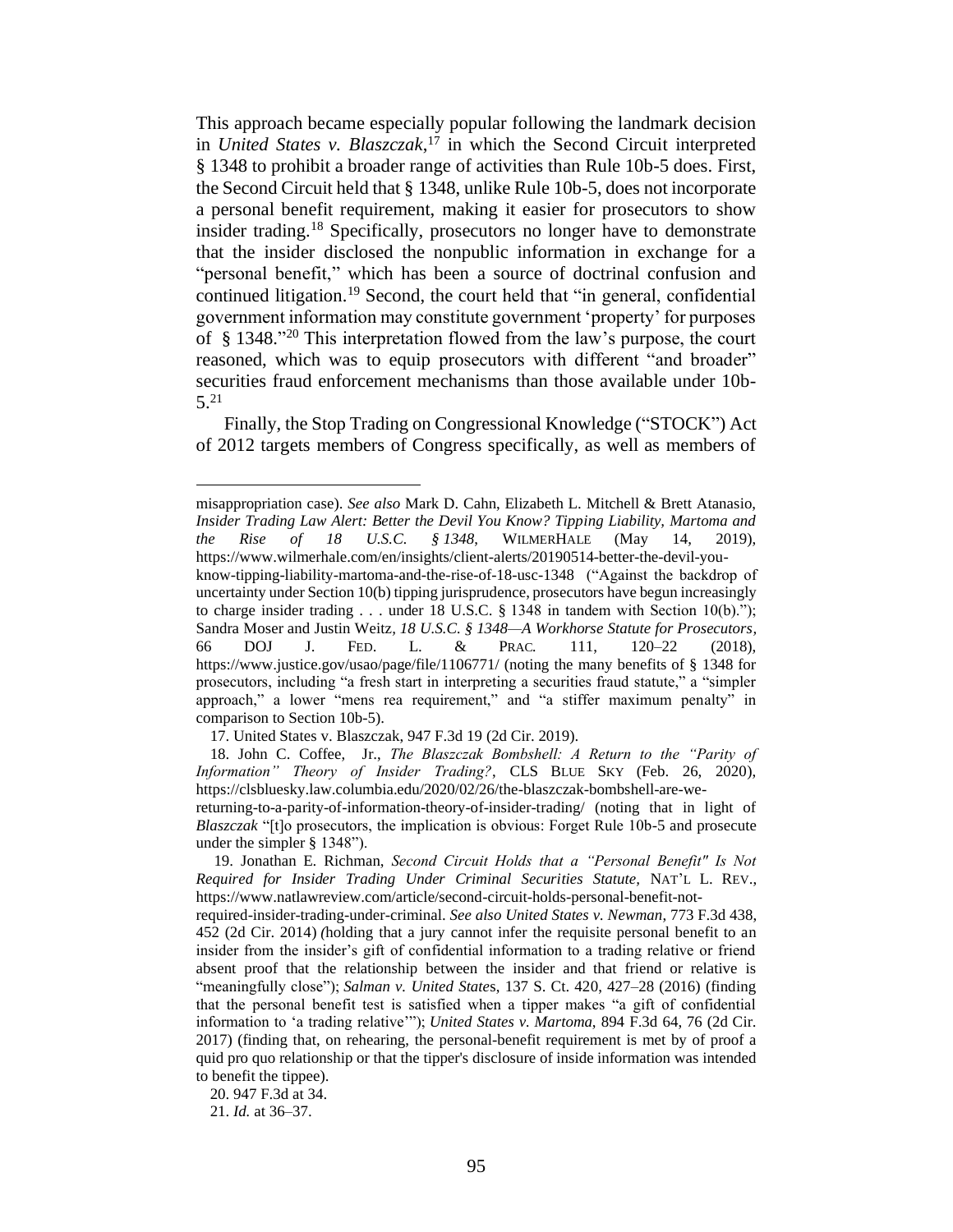the executive branch and their respective staffs.<sup>22</sup> It prohibits the use of nonpublic information "derived from such person's position" or "gained from the performance of such person's official responsibilities" as a means to make a profit.<sup>23</sup> The STOCK Act therefore makes explicit that members of Congress are subject to Rule 10b-5 insider trading prohibitions.<sup>24</sup> The Act does also require, however, that covered individuals report any transactions exceeding \$1,000 in stocks, bonds, commodities, or other forms of securities within thirty to forty-five days of the transaction, in addition to complying with general insider trading prohibitions.<sup>25</sup>

## II. CHALLENGES WITH THE EXISTING FRAMEWORK

Despite this legal framework, Senator Burr's recent scandal illustrates the various challenges associated with congressional insider trading cases.<sup>26</sup> Though it is unclear why the Department of Justice dropped its investigation of Burr,<sup>27</sup> the investigation's closure may indicate that there was insufficient evidence to prove insider trading using available mechanisms.

Prosecution under § 1348 may have seemed futile. Although *Blaszczak*  appears to offer an easier approach to insider trading prosecutions, the decision contains underlying problems that demonstrate the need for further regulation of congressional insider trading. *Blaszczak*'s status as binding precedent is currently on shaky grounds. The Supreme Court vacated and remanded the decision back to the Second Circuit<sup>28</sup> in light of the Court's holding in *United States v. Kelly* that a property fraud conviction could not stand where the loss of property was only an incidental byproduct of a scheme, as opposed to the object of the fraud.<sup>29</sup> Thus, the Second Circuit must readdress the question of whether the confidential government information at issue in *Blaszczak* is "property."<sup>30</sup> It is also currently unclear

27. Fandos & Benner, *supra* note 6.

<sup>22.</sup> STOCK Act, Pub. L. No. 112-105, 126 Stat. 291, 292 (2012).

<sup>23.</sup> *Id.*

<sup>24.</sup> *Id.*

<sup>25.</sup> *Id.*; Christopher DeLacy, *What You Need to Know About the STOCK Act*, HOLLAND & KNIGHT (July 3, 2012), https://www.hklaw.com/en/insights/publications/2012/07/whatyou-need-to-know-about-the-stock-act.

<sup>26.</sup> Nagy, *supra* note 9, at 1132–37; Kelner, Peter Koski & Clayton Bailey, *The Challenges of Prosecuting Congressional Insider Trading*, COVINGTON & BURLING (June 18, 2020), https://www.cov.com/-/media/files/corporate/publications/2020/06/thechallenges-of-prosecuting-congressional-insider-trading.pdf.

<sup>28.</sup> Blaszczak v. United States, No. 20-5649, 2021 WL 78043, at \*1 (U.S. Jan. 11, 2021).

<sup>29.</sup> Kelly v. United States, 140 S. Ct. 1565, 1573 (2020); Robert J. Anello & Richard F. Albert, *Days Seem Numbered for Circuit's Controversial Insider Trading Decision*, N.Y. L.J. (Dec. 9, 2020, 12:15 PM), https://www.law.com/newyorklawjournal/2020/12/09/days-seem-numbered-for-circuitscontroversial-insider-trading-decision/ (noting that district courts "faced with Title 18 securities fraud charges in an insider trading prosecution," given *Blaszczak*'s uncertain future, "may well find the most prudent approach to include the personal benefit requirement in their jury instructions").

<sup>30.</sup> *Kelly*, 140 S. Ct. at 1572.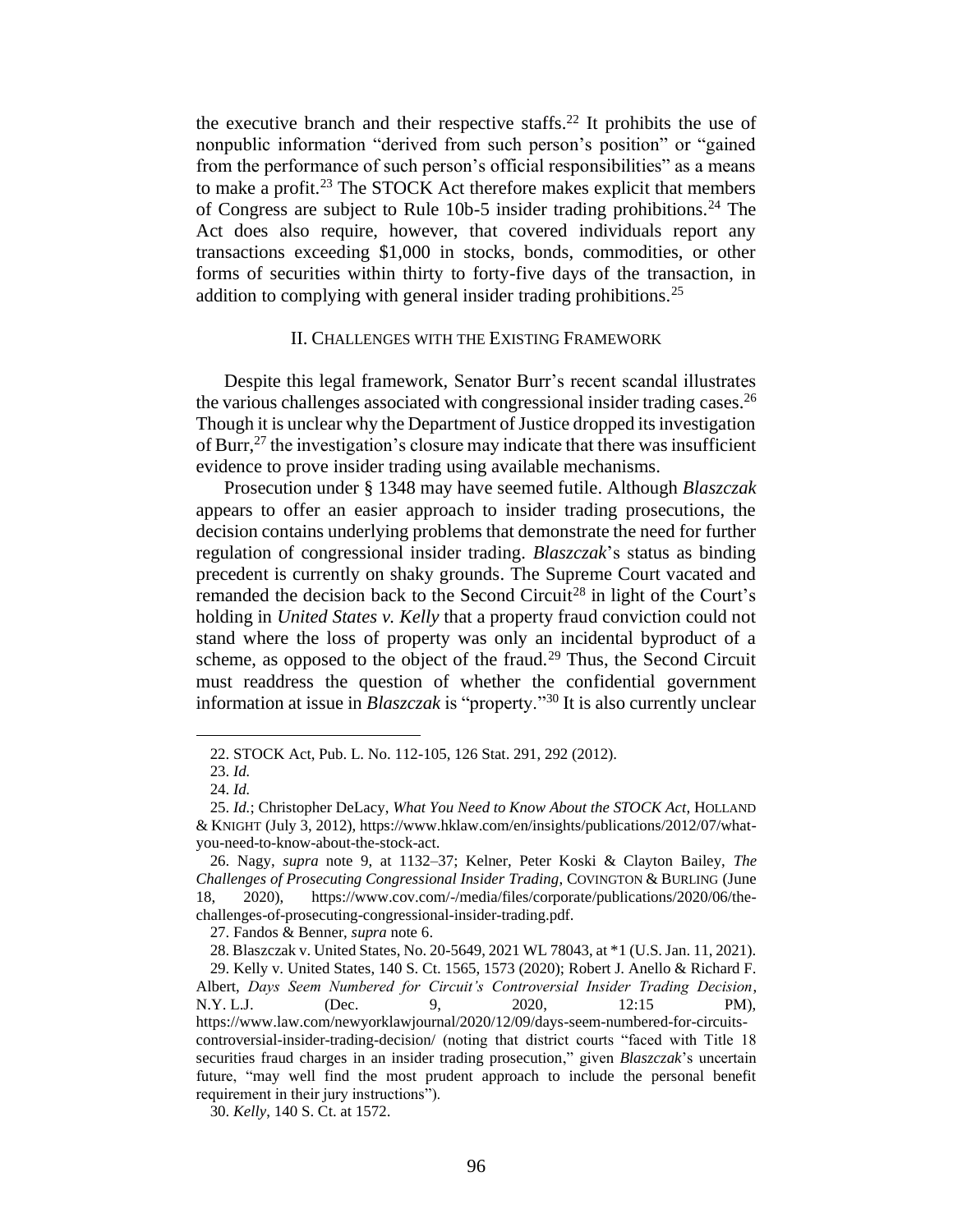whether the Second Circuit will leave its personal benefit holding undisturbed on remand.<sup>31</sup> Additionally, per the jury instructions from the district court in *Blaszczak*, the prosecution must demonstrate that the material information was knowingly and willingly "misappropriated" or "embezzled" by the defendants to prove a violation of § 1348. Because one cannot misappropriate from oneself, this could presumably shield someone who could claim to have developed material information on his own, like Burr, from liability.<sup>32</sup>

Furthermore, not a single member of Congress has been prosecuted under the STOCK Act since its passage almost a decade ago.<sup>33</sup> Successfully proving a violation of the STOCK Act requires prosecutors to demonstrate that the nonpublic information acted upon was derived from the member's position, much of which can be shielded from investigators by the Constitution's Speech or Debate Clause.<sup>34</sup> Additionally, prosecution of insider trading by members of Congress risks the disclosure of classified information. <sup>35</sup> For example, Senator Burr was the former chair of the Senate Intelligence Committee and participated in various closed-door and private briefings.<sup>36</sup> Moreover, given the availability of information from various public sources and news sites, it is difficult for prosecutors to prove that the information used was nonpublic. 37 In fact, this is exactly what Senator Burr argued; once news broke of his trading activity, Burr was quick to put out a statement noting that he "relied solely on public news reports to guide [his] decision."<sup>38</sup>

As a result, while § 1348 and the STOCK Act provide some additional tools beyond Rule 10b-5 for prosecutors seeking to bring congressional

<sup>31.</sup> Anello & Albert, *supra* note 29. Adding to the uncertainty is the fact that the remand will appear before a different Second Circuit panel, as one member, Judge Christopher Droney, retired from the bench just days after the initial opinion came down. *Id.*

<sup>32.</sup> *See, e.g.*, Appendix at 1044-45, United States v. Blaszczak, 947 F.3d 19 (2d

Cir. 2019) (Nos. 18-2811, 18-2825, 18-2867, 18-2878); Charles L. Slamowitz, *Profiteering Off Public Health Crises: The Viable Cure for Congressional Insider Trading*, 77 WASH. & LEE L. REV. ONLINE 31, 36 (2020). *See also* Coffee, *supra* note 18.

<sup>33.</sup> Joe Nocera, *'Stop Trading' Act for Congress Isn't Stopping Much Trading*, BLOOMBERG NEWS (Dec. 4, 2020), https://www.bloomberg.com/opinion/articles/2020-12- 04/-stop-trading-act-for-congress-isn-t-stopping-much-trading.

<sup>34.</sup> Kelner et al., *supra* note 26. In fact, in a 2015 civil STOCK Act investigation regarding whether a congressional staffer provided material nonpublic information to a lobbyist, the Southern District of New York required the U.S. Securities and Exchange Commission to abandon key portions of its subpoena to the staffer and the House Ways and Means Committee on the basis of the speech or debate clause. Sec. & Exch. Comm'n v. Comm. on Ways & Means of the U.S. House of Representatives, 161 F. Supp. 3d 199, 246 (S.D.N.Y. 2015).

<sup>35.</sup> Kelner, et al., *supra* note 26.

<sup>36.</sup> *Id.*

<sup>37.</sup> Michael Volkov, *Insider Trading by Members of Congress: An Enforcement Nightmare?*, JDSUPRA (June 23, 2020), https://www.jdsupra.com/legalnews/insidertrading-by-members-of-congress-43317/.

<sup>38.</sup> Dareh Gregorian, *Sen. Burr: I sold off stocks because of TV reports, not inside info about coronavirus*, NBC NEWS, https://www.nbcnews.com/politics/congress/sen-burr-isold-stocks-because-tv-reports-not-inside-n1165036.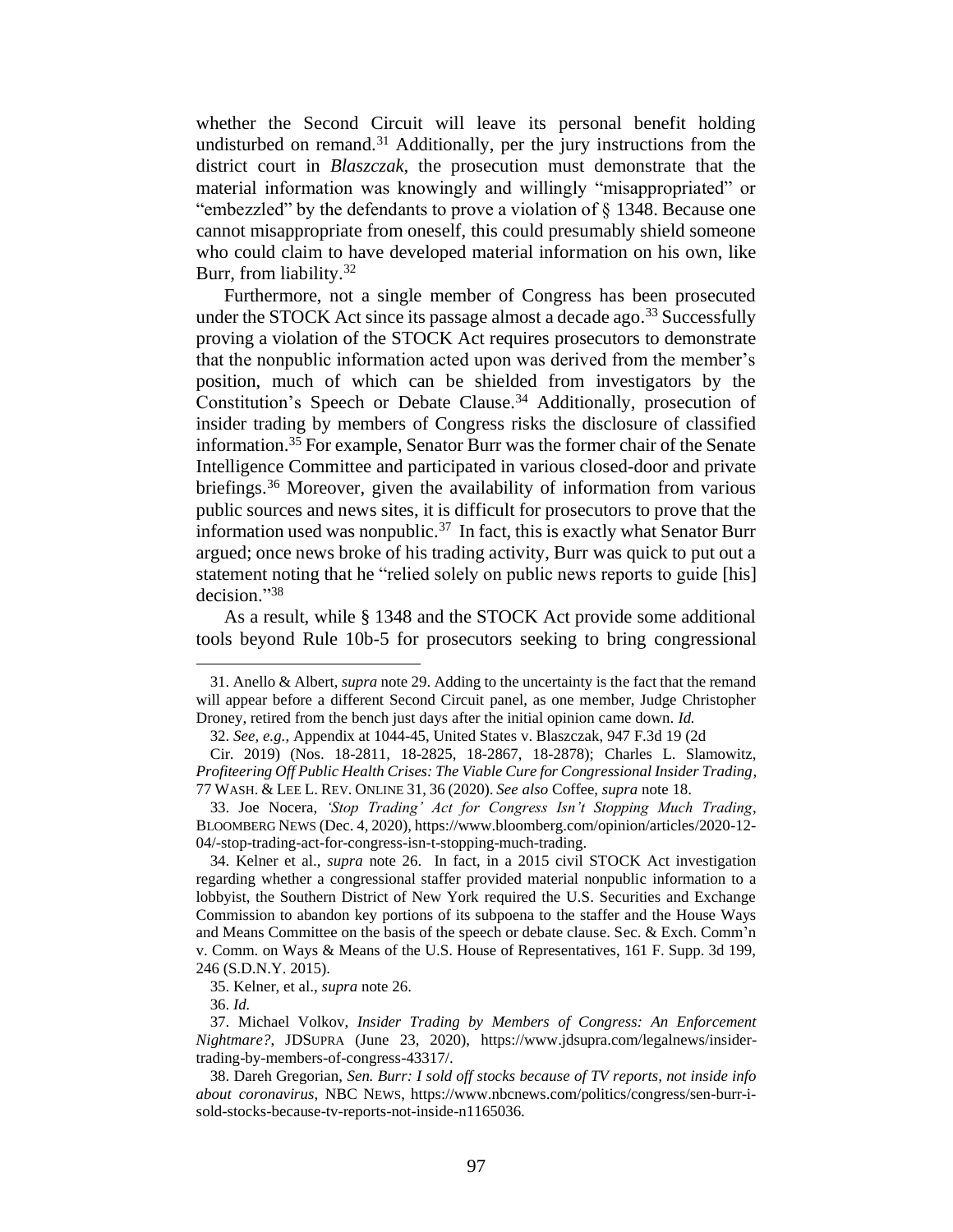insider trading cases, they do not necessarily resolve the problem of congressional insider trading for the reasons discussed above.

## III. THE CASE FOR A COMPLETE BAN ON CONGRESSIONAL STOCK TRADING

In light of the COVID-19 trading scandals and the demonstrated ineffectiveness of the existing framework in addressing the problem, a strong legislative response banning congressional trading of individual stock is a common-sense next step to address the problem of congressional insider trading.

A ban on congressional stock trading is a bipartisan solution. Legislation barring members of Congress from trading stocks altogether has gained increasing support in recent years from both lawmakers and the general public.<sup>39</sup> In March 2021, a group of bipartisan senators and representatives reintroduced the Ban Conflicted Trading Act, which would ban all sitting members of Congress and senior congressional staff from purchasing or selling individual stocks or other investments while in office.<sup>40</sup> The bill allows for blind trusts that meet certain criteria, and members would still be allowed to hold widely-held investments, including diversified mutual funds and exchange-traded funds.<sup>41</sup> Any individual holdings would have to be liquidated within six months of the bill's enactment.<sup>42</sup> New members of Congress with existing holdings would have six months to sell their stocks or transfer them to a blind trust, or otherwise hold them throughout their entire tenure in office.<sup>43</sup>

Additionally, banning congressional trading of individual stock accords with current practice. More and more members of Congress are voluntarily deciding to divest individual stocks from their portfolios. For example, following allegations against former Senator Kelly Loeffler (R-GA) and a

39. *See, e.g.*, Slamowitz, *supra* note 32, at 43 ("A more drastic position--that members of Congress be prohibited from trading altogether--is becoming more widely held, a view shared by some members of Congress and a former drafter of the STOCK Act."); Press Release, *Members of Congress Introduce Bipartisan Legislation to Stop Government Officials* [hereinafter Press Release] (Mar. 3, 2021), https://krishnamoorthi.house.gov/media/press-releases/members-congress-introducebipartisan-legislation-stop-government-officials ("Recent polling shows that 67% of Americans support banning Members of Congress from holding individual stocks."); Tyler Gellasch, *I Helped Write the STOCK Act. It Didn't Go Far Enough*, POLITICO (Mar. 25, 2020, 3:50 PM), https://www.politico.com/news/magazine/2020/03/25/congress-stocktrade-148678 ("If we want members of Congress to focus on their work rather than their personal wealth, we should consider whether allowing them to be active traders of publiccompany stock, or even active participants in significant outside business activities, reflects the priorities the American people rightly demand of public servants."); Lowrey, *supra* note 8 ("The fix is simple and obvious, deployed in many of our peer countries: Just don't let public officials be active investors.").

<sup>40.</sup> Press Release, *supra* note 39; Ban Conflicted Trading Act, S. 564, 117th Cong. § 4 (2021).

<sup>41.</sup> Press Release, *supra* note 39; S. 564.

<sup>42.</sup> Press Release, *supra* note 39; S. 564.

<sup>43.</sup> Press Release, *supra* note 39; S. 564.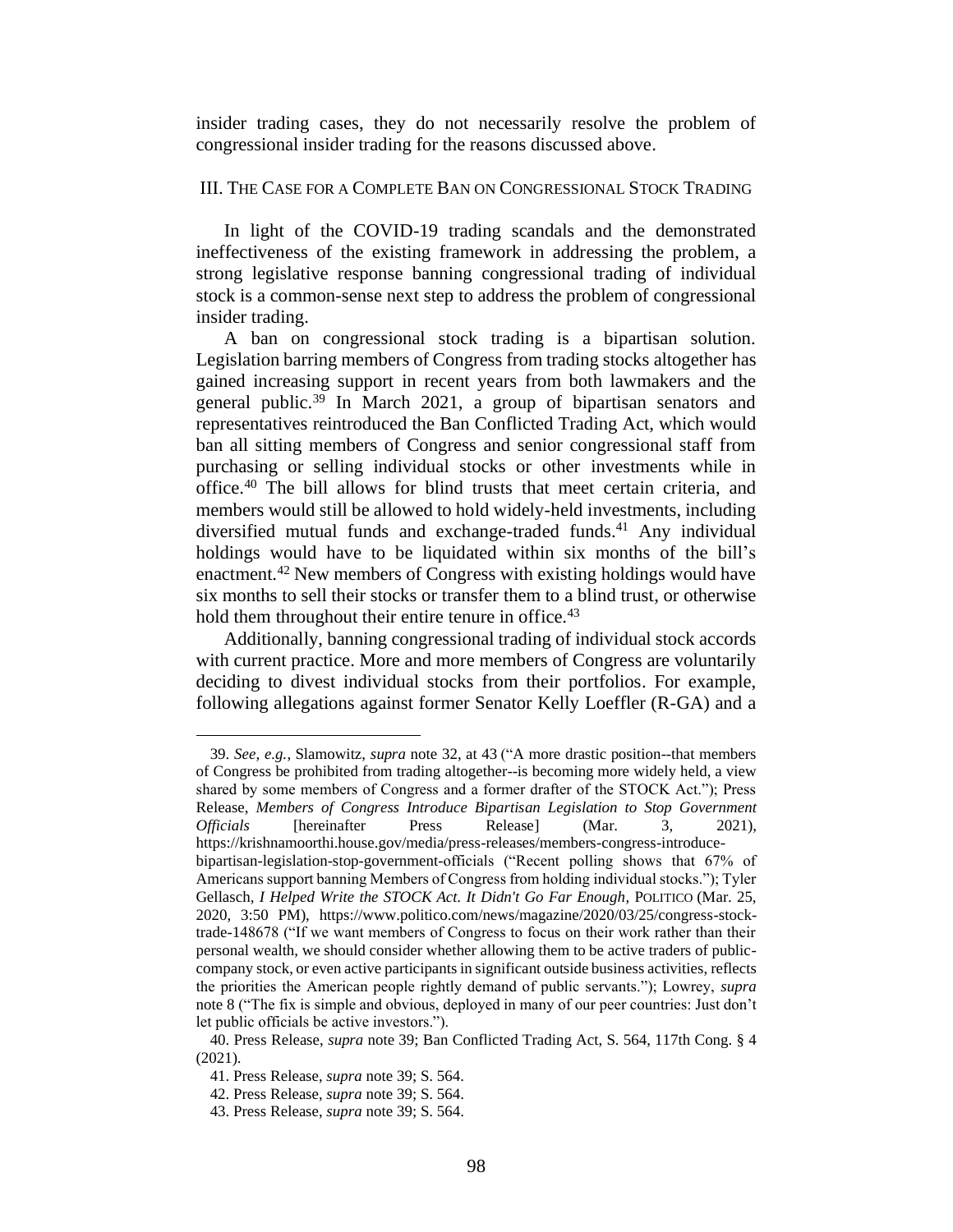subsequent investigation into whether she had traded on insider information to avert thousands of dollars in losses to her portfolio, Loeffler ultimately decided to divest her portfolio from all individual stocks and step down from a subcommittee that oversaw her husband's company. <sup>44</sup> Former Senator David Perdue (R-GA), who faced similar accusations for his trading activity, sold all but three of his individual stocks in May 2020.<sup>45</sup> Former Senate Majority Leader Mitch McConnell (R-KY) has also stated that he decided many years ago that he was "more comfortable not owning individual stock."<sup>46</sup>

This growing trend reflects members' realization that insider trading accusations carry steep political costs. Loeffler, for example, had to spend almost three months of her re-election campaign fighting back against accusations and regaining the trust of her voters.<sup>47</sup> Perdue's "unusually active" stock trading during the pandemic also drew much criticism and ultimately served as a political liability in an election year.<sup>48</sup> Both Loeffler and Perdue ultimately lost what arguably were the most important senate elections of 2020, both losing seats (and ultimately, the Senate majority) to their Democratic opponents. <sup>49</sup> Senator Burr was forced to give up chairmanship of the Senate Intelligence Committee and has said that he will not seek re-election in 2022.<sup>50</sup> Given the damage that even the mere perception of insider trading can cause, <sup>51</sup> a complete ban on congressional trading of individual stock would further protect innocent lawmakers from political fallout that might result from unproven insider trading accusations.

Finally, a trading ban is a solution that has been successful outside of the congressional context. For example, FDA employees and certain family members are prohibited from holding financial interests, including stock, in certain business regulated by the FDA, such as companies working in the

<sup>44.</sup> Fandos, Nicholas, *To Gain Public's Trust, Should Members of Congress Stop Trading Stock?*, N.Y. TIMES (June 15, 2020), https://www.nytimes.com/2020/06/15/us/politics/congress-trading-stock-loefflerburr.html.

<sup>45.</sup> David Allison, *Senator David Perdue restructures his retirement savings, advisors to stop trading individual stocks*, ATLANTA BUS. CHRON. (May 8, 2020, 6:57 PM EDT), https://www.bizjournals.com/atlanta/news/2020/05/08/senator-david-perdue-restructureshis-retirement.html.

<sup>46.</sup> Fandos, *supra* note at 44. Though he claims to not own individual stock himself, Senator McConnell believes that each member should be allowed to invest "as they saw fit." *Id.*

<sup>47.</sup> Fandos, *supra* note at 44.

<sup>48.</sup> Stephanie Saul, Kate Kelly & Michael LaForgia, *2,596 Trades in One Term: Inside Senator Perdue's Stock Portfolio*, N.Y. TIMES (Dec. 2, 2020), https://www.nytimes.com/2020/12/02/us/politics/david-perdue-stock-trades.html.

<sup>49.</sup> *Georgia Senate Runoff Results*, PBS NEWSHOUR, https://www.pbs.org/newshour/elections-2020/georgia-senate-runoff.

<sup>50.</sup> Fandos & Benner, *supra* note 6.

<sup>51.</sup> *See, e.g.*, Lowrey, *supra* note 8 ("The simple perception that officials might have prioritized their own financial well-being over the well-being of American households is damaging enough, even if the trades were innocuous.").